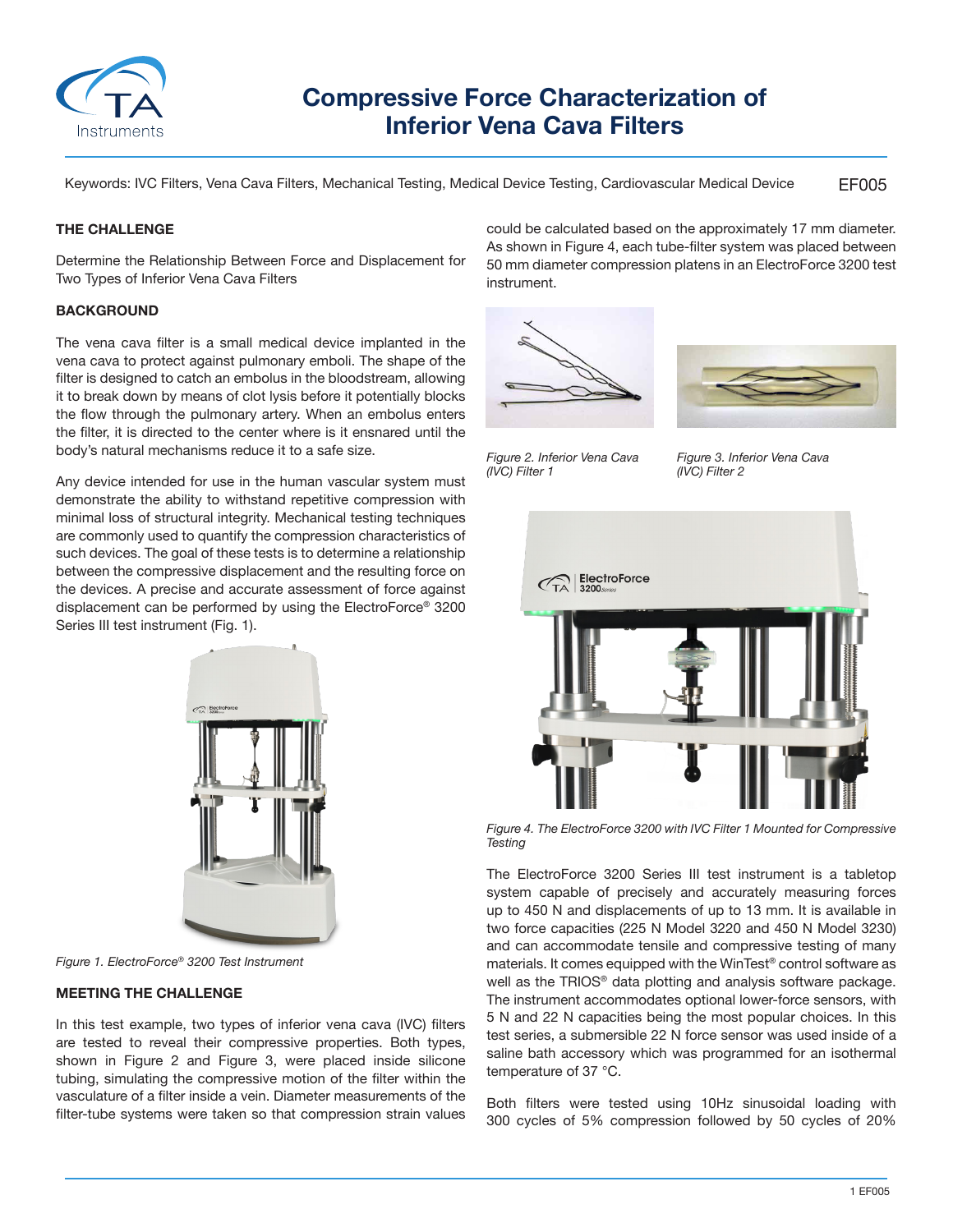compression. The Block waveform feature within the WinTest software allows many loading types to be programmed and executed sequentially, allowing for either force- or displacementbased modes of measurement. In this set of experiments a multistep sequence was configured as follows:

- 1. Ramp to an initial preload level of -0.1N (slight compression)
- 2. 10Hz Sine of 5% compression, using relative displacement control to simulate typical loading levels
- 3. Ramp to -0.1N again
- 4. 10Hz Sine of 20% compression, using relative displacement control to simulate aggressive loading levels
- 5. Ramp to -0.1N again to allow for reporting of any height changes

### **RESULTS**

Compressive forces of approximately 1 Newton were measured during the 5% compressive strain test. Figure 5 shows an example comparison of the resultant forces of two filter types during the 5% strain test.



*Figure 5. Load-displacement Plot for the IVC Filter*

Two common methods of calculating the stiffness of the respective filter-tube specimens are:

- A) The amplitudes of the force divided by the amplitude of displacement yields one measure of stiffness. This technique is easy to monitor and plot many, or even all, cycles throughout the test. This is done simply with WinTest's Peak Valley data acquisition where the specimen stiffness equals the difference in force peak and force valley divided by the difference in displacement peak and displacement valley. For long term tests, e.g. a 400 million 10-year life test, this quantity could be evaluated every 10,000 cycles to monitor the change of specimen stiffness over many cycles.
- B) The force and displacement measurements can be plotted against each other, as shown in Figure 4 for example, and a linear fit can be performed to calculate stiffness. This calculation would likely be done less frequently and requires more data points of acquisition through WinTest's Timed Data Acquisition feature. It could then be analyzed with any analysis packages. While this does require more data points

and more analysis, the higher data resolution of Timed Data provides the additional benefit of monitoring for non-linearities or comparing hysteresis results.

TRIOS, the powerful data plotting, analysis and reporting package from TA is provided with each ElectroForce instrument and could be used to perform either or both of these analysis methods.

For examples, using the data shown in Figure 5, the compressive test of the specimen IVC-1yielded forces ranging from 0.18 to 1.11 N during the displacements of 0.85 mm (5% of 17 mm), as seen in Figure 5. So, its stiffness calculated by method 1 is 1.0 N divided by 0.85 mm for 1.18 N/mm. Similarly, a stiffness of 0.81 N/mm was measured for specimen 2, calculated from forces of 0.1 to 0.79 N.

Although these forces are very small, the ElectroForce® Series III test instrument equipped with a 22 N force sensor and the High Accuracy Displacement Sensor (HADS) was able to create a precise hysteresis loop.

#### **SUMMARY**

The 3200 test instrument was used to illustrate the relationship between displacement and the resulting force on vena cava filters. Using the block waveform feature of the WinTest software, these tests were run at 5% and 20% compression to determine the resulting force. Force-displacement graphs were created to compare the stiffness of the inferior vena cava filters. The obtained data demonstrates a clear way to accurately evaluate the relationship between displacement on the filter and the measured force.

#### **ADDITIONAL TESTING CONSIDERATIONS**

Other mechanical test techniques are often carried out on similar implantable cardiovascular devices and their materials:

- ISO 25539 and ASTM F2477 conducted on a DuraPulse SGT (Stent Graft Test) Instrument
- ASTM F3211 and ASTM F3374 on an MSF16 (Multi Specimen Fatigue 16) test instrument.

For more information or to request a product quote, please visit www.tainstruments.com/ to locate your local sales office information.